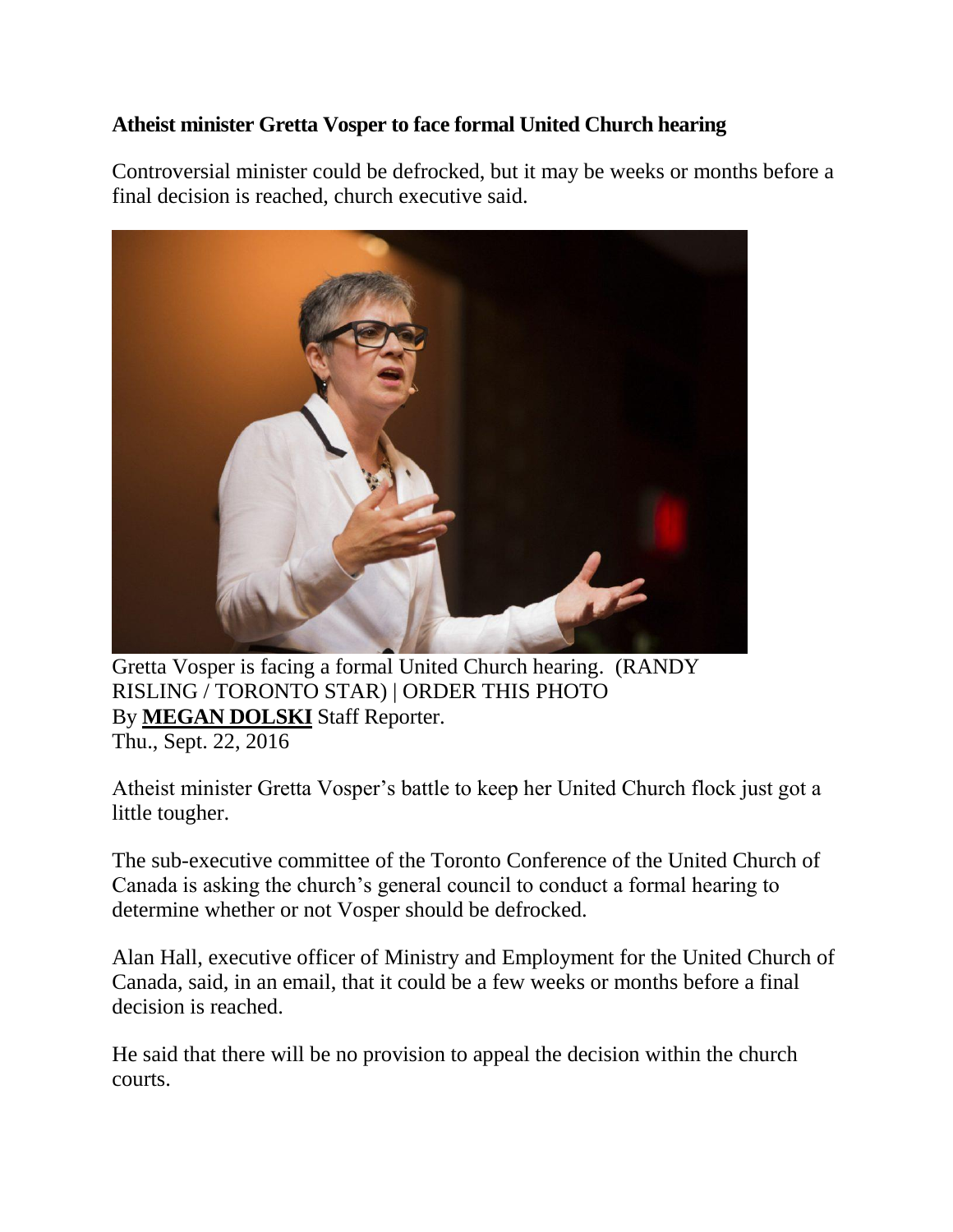The announcement made Thursday noted that Vosper will be allowed to continue in her role as a minister, with no restrictions, at West Hill United Church until a decision has been made at the hearing.

"The way forward is costly in terms of emotional and spiritual energy. The way forward is costly in terms of time and finances for both Ms. Vosper and the church," said an online statement issued by the committee.

"At the same time, the sub-executive moved forward believing that a clear answer was required."

The decision comes a week after Vosper spoke to defend herself against a report made by a review committee that found her "not suitable" to continue in her role because she doesn't believe in God.

"From the outset of this process, we have urged the Toronto Conference to recognize that their decisions would impact not just one minister, but an entire congregation, and many more members of this church," said Vosper in an online statement issued by her lawyers Thursday. "In spite of the many letters of support and concern about this process, the sub-Executive had continued down a path that can only result in division."

When contacted by the Star, Vosper said she had no further comment.

In the same release, Randy Bowes, chair of West Hill's board said that the church is saddened by the decision and will continue to support Vosper.

"What a sad expenditure of resources — emotionally and financially — instead of expending resources on dialogue we are stuck in some sort of adversarial trial," added Vosper's lawyer Julian Falconer in the statement.

Rev. David Allen, executive secretary of the Toronto Conference said in an interview that going into the deliberations the committee was aware that no matter what they decided, some people would be disillusioned and angry with the church's decision.

He said he had no details yet with regard to the timeline of the upcoming hearing.

The report that reviewed Vosper, released earlier this month, recommended that her case be pushed to a formal hearing to determine whether or not she should be allowed to continue doing her job.